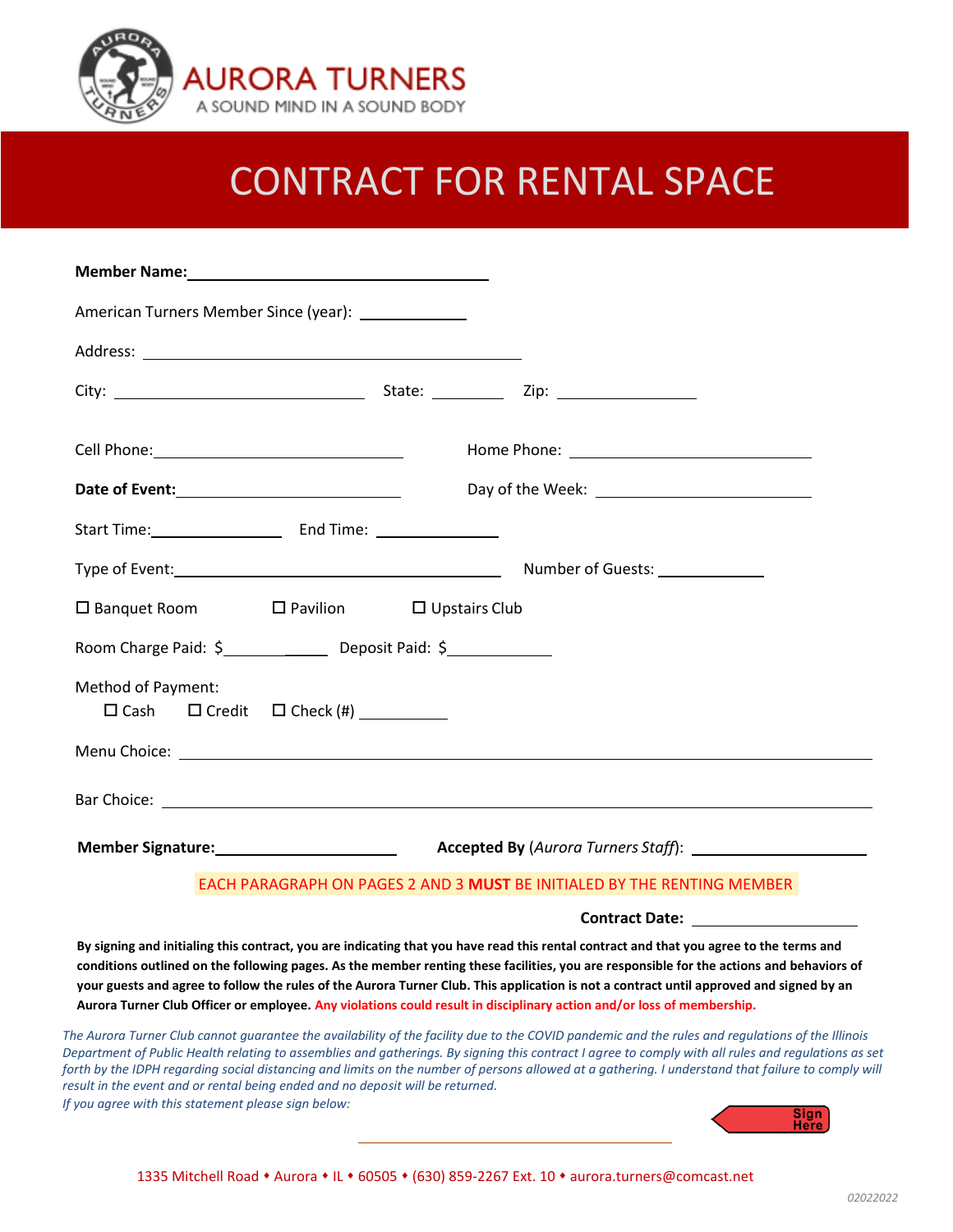#### **RENTAL CONTRACT – TERMS & CONDITIONS (Review & Initial Each Line)**

Food for Downstairs Banquet Room and Upstairs Club Room may be purchased from the Aurora Turner Club Catering Menu six days per week with the exception of Desserts (cakes, cookies, other to be approved by Staff) and Ice Cream (this excludes the Pavilion). If outside food is brought into the Club without prior notice and conflicts with this signed application, it will result in a loss of deposit – No Exceptions. Menu items and final head count must be made two (2) weeks prior to event. All fees and payments must be paid in full two (2) weeks prior to event. A 15% service charge will be added to all food orders.

All beverages must be purchased through Turners, including Pavilion Rentals. This includes champagne, kegs of beer and soda, energy drinks or anything liquid that could be used as a beverage or mixer are not allowed to be brought onto Turner Club Property. You may bring in juice boxes or purchase them from the Club. The Aurora Turner Club will set pricing. Additional charges apply for special orders. Final beverage order must be made two (2) weeks prior to event. Pavilion rentals that will be serving alcoholic beverages other than a keg of beer require a \$50.00 set up charge. A bartender at all events is mandatory.

Only Aurora Turners Members may rent our event rooms/spaces. The member renting the room/space must remain in that space for the duration of the event. An Aurora Turners Bartender will hold the renting member's Driver's License until the end of their event. The member renting is responsible for any damage to club property by any guest in attendance at their rental function. Absolutely no money shall be taken from the renting member's guest at the door during the time of the rental or at any time whatsoever.

The full deposit and rental fee must be paid in full at the time of approval. The date will not be saved until the fees have been paid in full and signed by both the member renting and the Aurora Turner Club Personnel. Aurora Turners has the right to refuse any rental. Deposit fees may not be used toward catering, beverages or service. Downstairs Events will accommodate a minimum of 25 people to a maximum of 200 (100 *during COVID restrictions*). All rentals must be made with the Aurora Turners Office Personnel.

Rental Deposits will be issued after the scheduled/booked event and are dependent upon final inspection by cleaning and office personnel. Any damage and/or additional cleaning costs will be deducted from your deposit. You may not use any glitter, confetti or tape of any kind on the walls. No exceptions or your deposit will be forfeited. All tables and chairs must be cleaned off and put back where they were initially found; chairs must be placed upside down on tables. All decorations must be removed.

Rental cancellations must be submitted in writing to office personnel thirty (30) days prior to rental function in order to receive full rental and deposit refund. Otherwise, the deposit will be forfeited.

Standard rental is for a maximum of six (6) hours. All guests must be out of the downstairs banquet room by 12:00pm midnight Tuesday through Saturday; and 8:00pm on Sunday or at the bartender's discretion. All-day Rentals are available at double the standard rate. Funeral Rentals are for a maximum of 4 hours and must be during the week between the hours of 11am and 6pm. Memorials or Celebrations of Life held after 6pm will be at a different rate.

Illinois State Law requires that all rentals have a bartender present, including pavilion rentals. All bartenders, including pavilion rentals, must be present for the duration of your rental.

All renters and their guests must abide by all Local, State and Federal laws. No alcoholic beverages will be served to any persons under twenty-one (21) years of age. No smoking in building. If violated, the party will be shut down immediately and the member renting will be subject to disciplinary action and loss of deposit.

All children seventeen (17) years of age and under are not allowed outside of the downstairs banquet room.

2